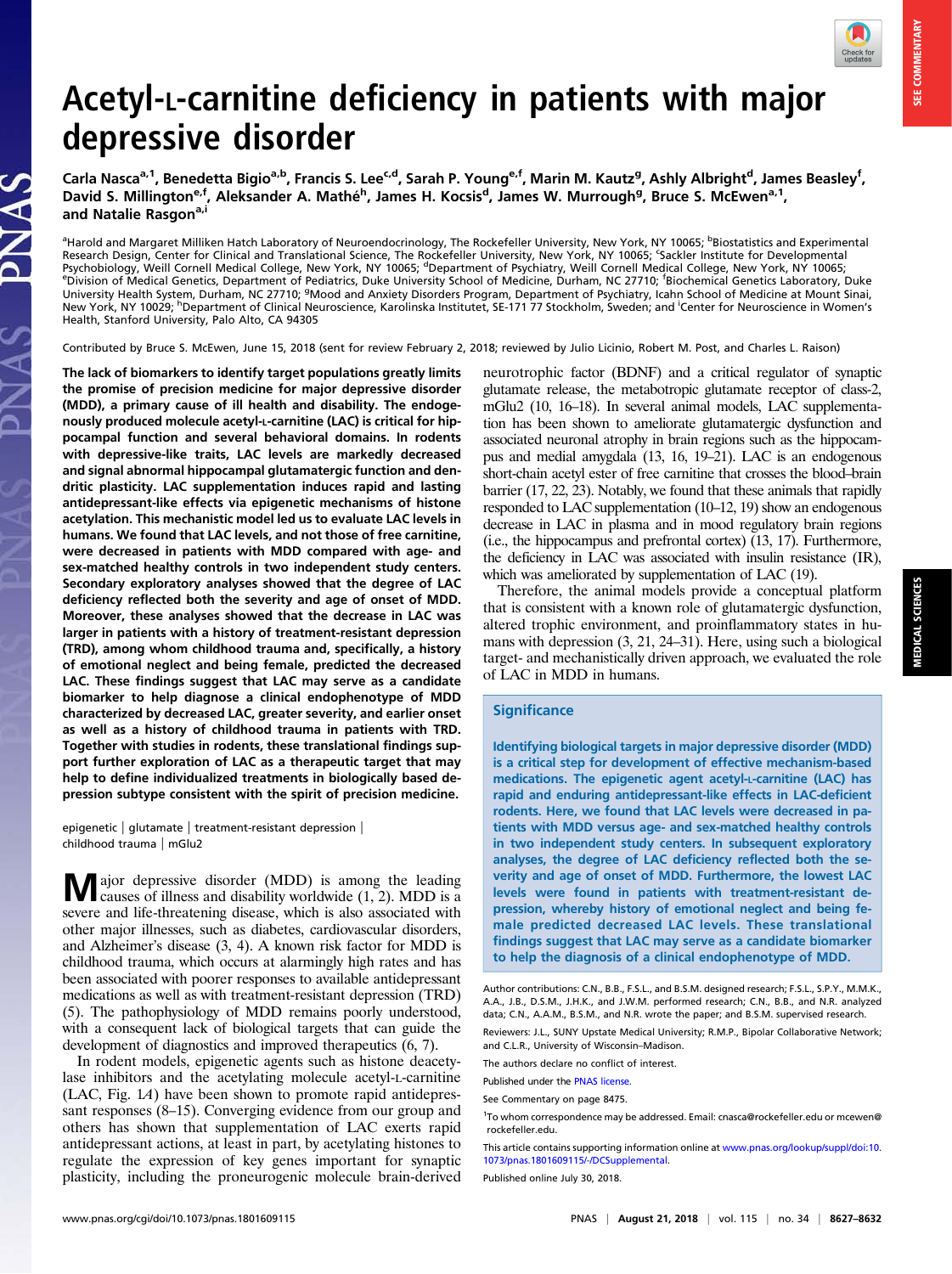

Fig. 1. Decreased Acetyl-L-carnitine (LAC) Levels in patients with MDD compared with HC. (A) Schematic model featuring our innovative framework: The endogenously produced molecule acetyl-L-carnitine (LAC) is critical for hippocampal function and several behavioral domains. In rodents with depressivelike traits, LAC levels are markedly decreased and accompanied by abnormal hippocampal glutamatergic function, decreased expression of the neurotrophic factor BDNF, and dendritic plasticity as well as by systemic inflammation, including insulin resistance. LAC supplementation rescues those deficits and induces rapid and lasting epigenetic antidepressant-like effects via acetylation of histones. (B and C) Plasma LAC (B) and free-carnitine (C) concentrations in HC and in patients with MDD in acute depressive episodes during study participation as assessed by ultraperformance liquid chromatography–electrospray–tandem mass spectrometry (UPLC-MS/MS). See also [SI](http://www.pnas.org/lookup/suppl/doi:10.1073/pnas.1801609115/-/DCSupplemental) Appendix[, Figs. S1 and S3](http://www.pnas.org/lookup/suppl/doi:10.1073/pnas.1801609115/-/DCSupplemental) \*Significant comparisons with HC. \*\*\* P < 0.001 in Student's two-tailed t tests ( $\alpha = 0.05$ ). Dashed bars indicate group mean.

## Results

LAC Levels Differ Between Healthy Controls and Patients with MDD. In a sample of 116 participants, no difference was observed between healthy controls (HC)  $(n = 45)$  and patients with MDD  $(n = 71)$  with respect to demographic characteristics, including age and sex (SI Appendix[, Tables S1 and S2](http://www.pnas.org/lookup/suppl/doi:10.1073/pnas.1801609115/-/DCSupplemental)). All patients were in an acute depressive episode during study participation.

LAC levels (Fig. 1A) in plasma, as the most accessible biospecimen in a clinical setting, were measured by UPLC-MS/MS (ultraperformance liquid chromatography–electrospray–tandem mass spectrometry) and ESI-MS/MS (stable isotope dilution electrospray–tandem mass spectrometry) as previously described (10, 32). LAC differed significantly between HC and patients with MDD with mean concentrations lower in the MDD group (Fig. 1B,  $P < 0.0001$ , effect size = 0.8; HC: 8.3  $\mu$ mol/L  $\pm$  0.4, MDD: 6.1  $\mu$ mol/L  $\pm$  0.3; *[SI Appendix](http://www.pnas.org/lookup/suppl/doi:10.1073/pnas.1801609115/-/DCSupplemental)*, Fig. S1). No significant difference was observed in free-carnitine concentrations between HC and patients with MDD (Fig. 1C). The association between MDD and LAC held when stratifying by sex ([SI Appendix](http://www.pnas.org/lookup/suppl/doi:10.1073/pnas.1801609115/-/DCSupplemental), Fig. [S2](http://www.pnas.org/lookup/suppl/doi:10.1073/pnas.1801609115/-/DCSupplemental)). Furthermore, LAC levels were similarly decreased in patients with MDD compared with age- and sex-matched HC in both independent study centers [Weill Cornell (C) and Mount Sinai School of Medicine (S)] (Fig. 2).

LAC Levels Within the MDD Group. Within the group of patients with MDD, no difference was observed in LAC concentrations in relation to use of psychotropic medications ([SI Appendix](http://www.pnas.org/lookup/suppl/doi:10.1073/pnas.1801609115/-/DCSupplemental), Fig. [S3\)](http://www.pnas.org/lookup/suppl/doi:10.1073/pnas.1801609115/-/DCSupplemental). Given the primary findings that showed a decrease in LAC levels in patients with MDD compared with age- and sexmatched HC in two independent study centers, we evaluated the contribution of clinical characteristics of MDD, such as depression severity and age of onset, on LAC levels by performing exploratory analyses. In subjects with mild MDD no correlation was observed between LAC levels and the severity of the disease using Hamilton Depression-Rating Scale (HDRS-17) (33). Among subjects with moderate to severe MDD, we observed a significant negative correlation between LAC concentrations and severity scores at HDRS-17 (33), whereby the higher the severity the lower the concentrations of LAC ( $P = 0.04$ ,  $r = 0.35$ ) ([SI](http://www.pnas.org/lookup/suppl/doi:10.1073/pnas.1801609115/-/DCSupplemental) Appendix[, Fig. S4\)](http://www.pnas.org/lookup/suppl/doi:10.1073/pnas.1801609115/-/DCSupplemental). This relationship remained significant upon multiple regression analysis controlling for number of past episodes ( $t = -2.13$ ,  $P = 0.04$ ) and length of current episode ( $t =$  $-2.57$ ,  $P = 0.017$ ) as well as controlling for sex ( $P < 0.0001$ ) and age ( $P = 0.0001$ ). Furthermore, prediction model analysis showed that LAC predicted HDRS-17 severity scores among subjects with moderate to severe MDD ( $P = 0.04$ ,  $r = 0.35$ , [SI Appendix](http://www.pnas.org/lookup/suppl/doi:10.1073/pnas.1801609115/-/DCSupplemental), Fig. [S5\)](http://www.pnas.org/lookup/suppl/doi:10.1073/pnas.1801609115/-/DCSupplemental). Indeed, the HDRS-17 severity scores statistically inferred from LAC measures were consistent with the rater-administered HDRS-17 severity scores ([SI Appendix](http://www.pnas.org/lookup/suppl/doi:10.1073/pnas.1801609115/-/DCSupplemental), Fig. S5). Pearson correlation analysis also showed a positive correlation between LAC concentrations and age of onset of depression  $(P = 0.04, r = 0.32)$ ; that is, earlier age of onset correlated with lower concentrations of LAC ([SI Appendix](http://www.pnas.org/lookup/suppl/doi:10.1073/pnas.1801609115/-/DCSupplemental), Fig. S6).

LAC Levels and Treatment-Resistant Depression: Role of Childhood Trauma. Driven by the findings above showing an LAC deficiency in patients with MDD in two study centers, we evaluated LAC levels across HC subjects and patients with MDD with or without history of TRD. Consistent with lower LAC in patients with MDD that were also characterized by greater severity and earlier onset of the illness, we found that the decrease in LAC



Fig. 2. LAC levels differ between HC and MDD groups in two independent study centers. Plasma LAC levels were similarly decreased in patients with MDD compared with age- and sex-matched HC in both study centers (C, Cornell; S, Sinai) as assessed by UPLC-MS/MS. \*Significant comparisons with HC. \*\*P < 0.01 in Student's two-tailed t tests ( $\alpha$  = 0.05). Dashed bars indicate group mean.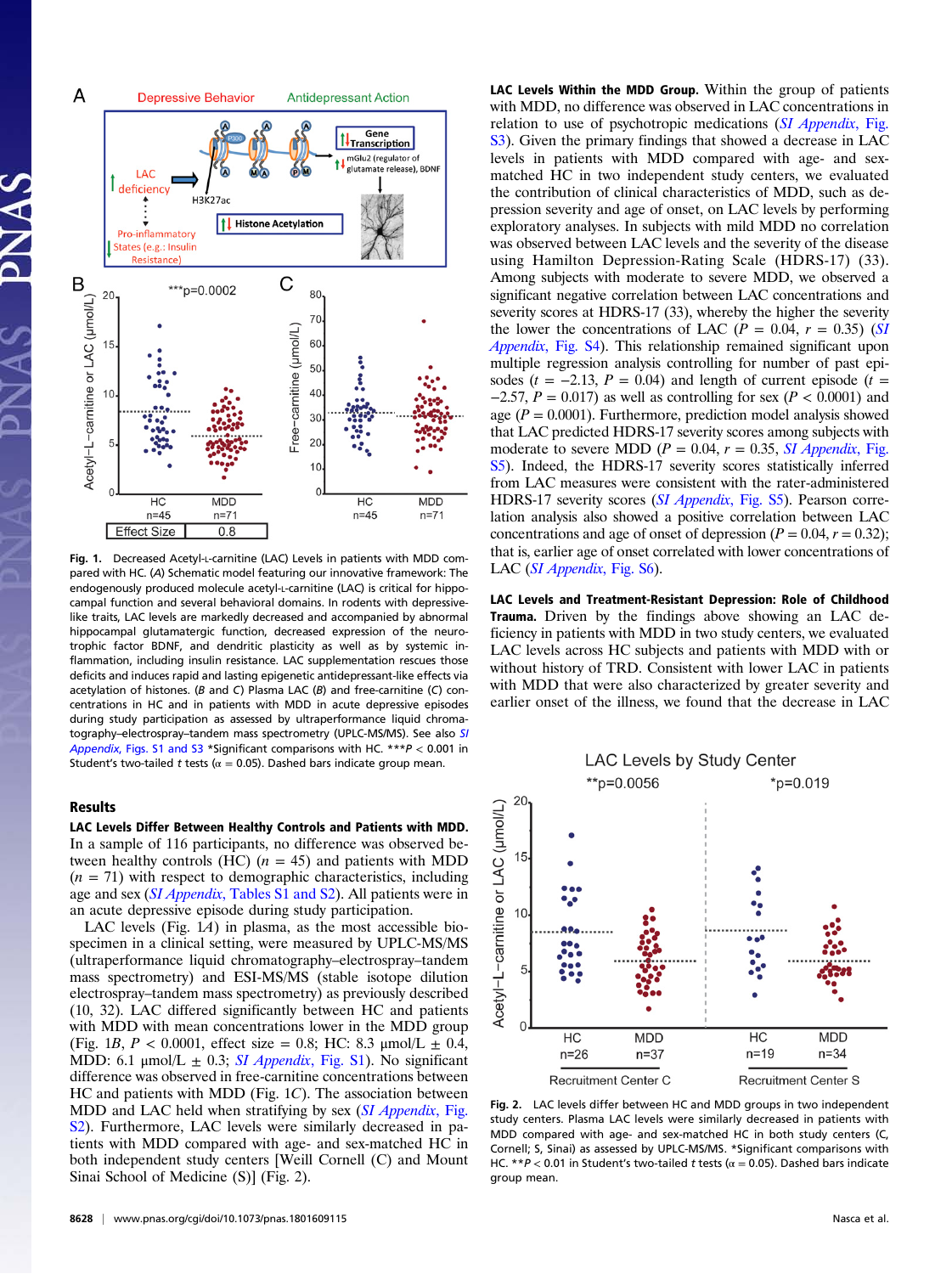As childhood trauma has been associated with depression severity and treatment resistance, we conducted exploratory analyses to evaluate the contribution of childhood trauma on LAC levels. First, we found that the reported rates of childhood trauma assessed by the Childhood Trauma Questionnaire (CTQ) (34) differed from HC and patients with MDD (Fig. 4). Within the group of patients with MDD, we found that rates of emotional abuse, physical neglect, and emotional neglect were significantly higher either in patients with TRD or in patients with MDD non-TRD compared with HC, while physical and sexual abuse were significantly higher only in patients with TRD versus HC (Fig.  $4A-E$ ): emotional abuse,  $F(2, 52) = 17.08$ ,  $P < 0.0001$ ; physical abuse,  $F(2, 52) = 6.88$ ,  $P = 0.0023$ ; sexual abuse,  $F(2, 52) =$ 2.35,  $P = 0.1$ ; emotional neglect,  $F(2, 52) = 13.75$ ,  $P < 0.0001$ ; physical neglect,  $F(2, 52) = 6.26$ ,  $P = 0.0038$ .

Furthermore, multiple regression analyses showed that LAC levels were predicted by a history of childhood trauma in patients with TRD; that is, emotional neglect by sex interaction predicted LAC levels ( $P = 0.04$ ,  $r = 0.66$ , Fig. 4F). Specifically, models stratified by sex showed emotional neglect as a predictor of LAC concentrations only in women with TRD ( $P = 0.02$ ,  $r = 0.89$ , Fig. 4G), but not in men ( $P = 0.59$ ,  $r = 0.40$ , Fig. 4H). No interaction of LAC with emotional neglect was observed in women HC ( $P =$ 0.77) or in women with MDD non-TRD  $(P = 0.84)$ .

### Discussion

We report that a deficiency of the epigenetic agent acetyl-Lcarnitine (LAC) occurs in humans who have major depressive disorder. These translational findings are an outgrowth of a mechanistic model in rodents with depressive-like traits, wherein



Fig. 3. The LAC deficiency is greater in patients with MDD and history of treatment-resistant depression (TRD). Plasma LAC concentrations across HC, patients with MDD without history of TRD (MDD non-TRD), and patients with MDD and with history of TRD for study center S.  $F(2, 53) = 4.3$ ,  $P = 0.01$ . \*Significant comparisons with HC.  $*P < 0.05$ ,  $*P < 0.01$  in Student's twotailed t tests ( $\alpha$  = 0.05). Dashed bars indicate group mean. [SI Appendix](http://www.pnas.org/lookup/suppl/doi:10.1073/pnas.1801609115/-/DCSupplemental), Fig. [S7](http://www.pnas.org/lookup/suppl/doi:10.1073/pnas.1801609115/-/DCSupplemental) also shows a consistency of this stepwise in study center C.

LAC levels are markedly decreased and signal abnormal brain functions as well as metabolic dysregulation ([SI Appendix](http://www.pnas.org/lookup/suppl/doi:10.1073/pnas.1801609115/-/DCSupplemental), Fig. [S8](http://www.pnas.org/lookup/suppl/doi:10.1073/pnas.1801609115/-/DCSupplemental)). Furthermore, hypotheses-generating exploratory analyses reported herein reveal that  $(i)$  the degree of LAC deficiency reflected both the severity and age of onset of MDD, and  $(ii)$  the LAC deficiency was associated with a history of childhood trauma in patients with treatment-resistant depression ([SI Ap](http://www.pnas.org/lookup/suppl/doi:10.1073/pnas.1801609115/-/DCSupplemental)pendix[, Fig. S8](http://www.pnas.org/lookup/suppl/doi:10.1073/pnas.1801609115/-/DCSupplemental)). These findings compel further research on the potential role of LAC as a candidate biomarker that together with clinical characteristics can aid the diagnosis and identification of a clinical endophenotype of MDD. Furthermore, LAC deficiency may represent an innovative biological therapeutic target in treatment of depression.

The decreased levels of LAC in patients with MDD is particularly important because LAC is an essential molecule for systemic and neural functions (13, 17, 22). LAC plays a central role in the transport of fatty acids into the mitochondria for beta oxidation to sustain energy metabolism in the brain and the rest of the body. LAC also facilitates elimination of oxidative products, provides acetyl groups to regulate expression of neurotrophins and glutamate genes that contain spontaneous glutamate release, and protects from excitotoxicity, therefore interacting with mechanisms that contribute to the pathophysiology of MDD (10, 13, 17, 21). In rodent models with depressive-like traits, LAC levels are markedly decreased and accompanied by hippocampal glutamatergic dysfunction as well as abnormal dendritic plasticity in the hippocampus, among other brain regions (13, 16, 20). LAC supplementation ameliorates these deficits. The specificity of changes in LAC and lack of changes in free carnitine suggest that the relationship between LAC and MDD is independent of potential dietary changes (17, 35). Of interest is also the previously reported positive correlation between peripheral and CNS LAC concentrations (17). Of note, LAC levels were similarly decreased in patients with MDD compared with age- and sex-matched HC in both study sites, providing an initial replication of our results. Furthermore, the use of two different methods to assess LAC in the same 116 samples supports the reliability of our results. Future studies will also be needed to assess whether decreased LAC levels in patients with MDD are sensitive to unhealthy lifestyle choices, such as physical inactivity, poor dietary habits, and lack of adequate sleep.

Furthermore, LAC appears to act as a state-dependent marker, given that all patients were in an acute depressive episode at the time of study participation and that the presence of medications did not influence LAC levels. However, the crosssectional design of our study does not allow establishing whether the decrease in LAC levels in patients with MDD may also be a trait biomarker. Further studies may help in elucidating traitdependent LAC levels. In addition, given the high comorbidity of MDD with other psychiatric disorders, future studies with larger cohorts will be needed to investigate whether decreased LAC levels may represent a specific signature for MDD or is a general marker of affective disorders. Moreover, the finding that the decrease in LAC levels in patients with MDD is independent of psychotropic drug treatment raises the possibility that increasing LAC levels may be needed to induce antidepressant effects.

LAC levels were significantly correlated with depression severity and with age of onset of MDD. Although these were exploratory analyses, the strength of such correlations remained after controlling for sex, number of depressive episodes, and duration of the current episode and was independent of use of psychotropic medications. Consistent with these results is the observation of decreased LAC in patients with history of treatment-resistant depression (TRD). The greater decrease in LAC in more severe forms of MDD and in patients with TRD is akin to a "kindling-like" progression of MDD in that earlier age at onset and/or the presence of early life adversity, such as childhood trauma, conveys liability to more severe and treatment-resistant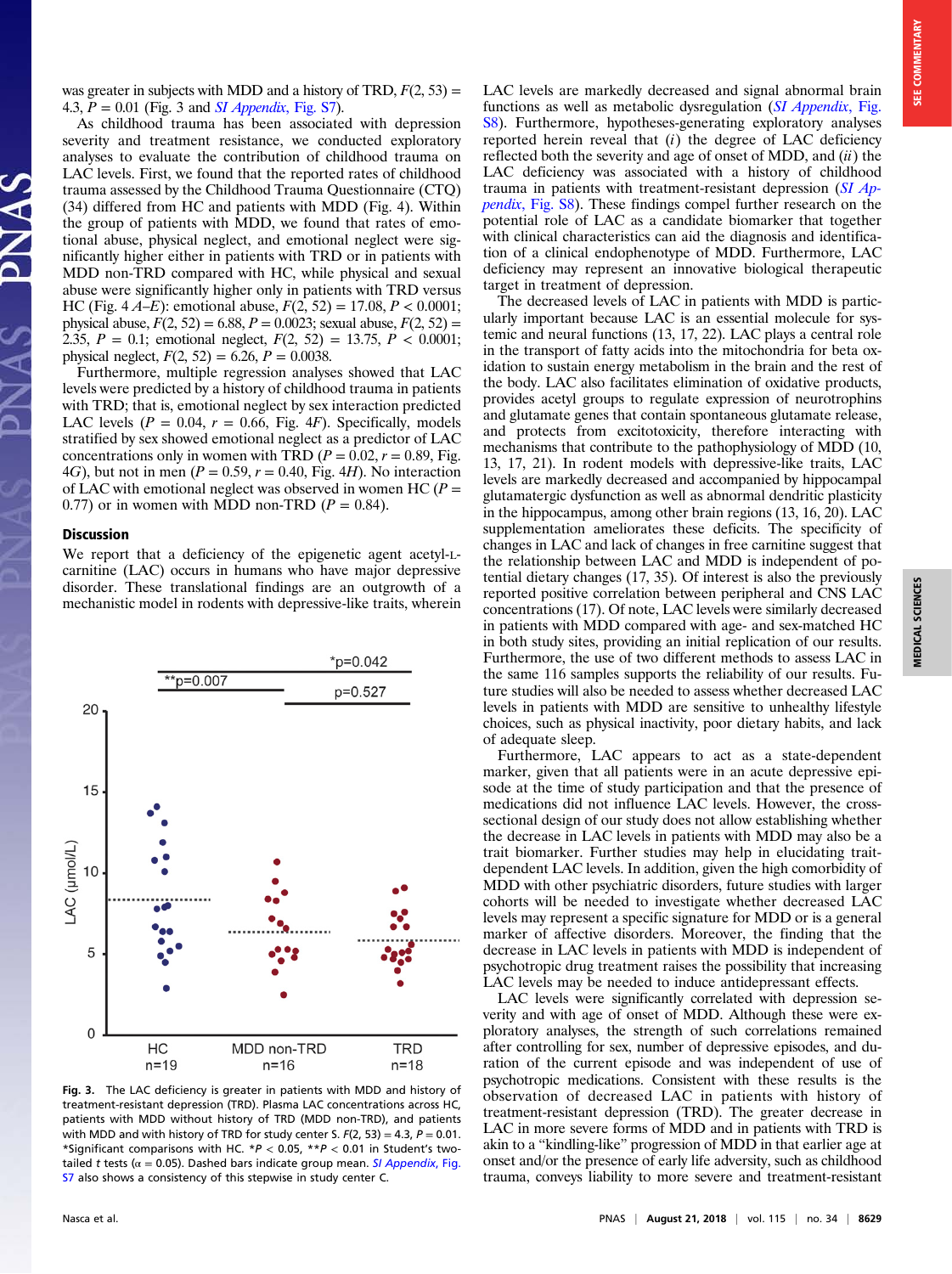

Fig. 4. LAC as potential moderator of sex-specific effects of childhood trauma in patients with MDD with or without history of treatment-resistant depression (TRD). (A–H) History of childhood trauma as assessed by the Childhood Trauma Questionnaire (CTQ) with individual areas, including psychical abuse (A), sexual abuse (B), emotional abuse (C), physical neglect (D), and emotional neglect (E) in HC ( $n = 19$ ), in patients with MDD non-TRD ( $n = 16$ ), and in patients with TRD  $(n = 18)$  that reported childhood trauma as assessed using by the CTQ at study center S. Data are presented as mean  $\pm$  SEM. (F) Multiple regression analysis of LAC by emotional neglect and sex in patients with TRD. In the x axis: LAC concentrations as predicted by the model; in the y axis: LAC concentrations as measured in patients with TRD. (G and H) Models stratified by sex in women (G) and men (H) with TRD. \*Significant comparisons with HC; #Significant comparison with MDD non-TRD. \*P < 0.05, \*\*P < 0.01, \*\*\*P < 0.001 in Student's two-tailed t tests ( $\alpha$  = 0.05) or using multiple regression analysis for the predictive model.

course of illness (35). Our exploratory analyses also revealed that a history of emotional neglect predicted LAC levels in women with TRD, suggesting that LAC may moderate sex-specific effects of childhood adversities in patients with TRD. This finding is consistent with previous epidemiological studies showing sex-specific correlations between childhood trauma and depressive symptoms (36) and that the consequences of neglect differ substantially from those of other traumas (5, 36). Together with findings from previous clinical studies that a history of childhood trauma impairs responses to available antidepressant medications (37, 38), the current findings of LAC deficiency suggest a clinical endophenotype characterized by greater severity, earlier age of onset MDD, a history of treatment-resistant course of the illness, and childhood trauma. Of note, and as a limitation, we had CTQ information only in patients from study center S; therefore, it would be important to ascertain the role of childhood trauma on the LAC deficiency with larger cohorts.

These current translational findings are an extension of preclinical research that shows that in rodents characterized by an LAC decrease and depressive-like phenotypes, supplementation with LAC leads to antidepressant responses seen after 3 d that also last for 14 d after drug withdrawal. Responses to standard antidepressant medications require repeated weeks of administration in

8630 <sup>|</sup> <www.pnas.org/cgi/doi/10.1073/pnas.1801609115> Nasca et al.

the same animal models (10–12, 14, 18, 19). To the best of our knowledge, there is no clinical study to date that tested the efficacy of LAC in patients with MDD. Previous studies showed that LAC treatment is well tolerated and effective in treatment of depressive symptoms, but these studies mainly focused on limited cohorts of elderly patients with dysthymia or fibromyalgia (13, 39, 40). The conceptual framework that we pursue suggests an LAC deficiency as a potential therapeutic target in the pathophysiology of MDD toward the development of more effective precision medicine approaches tailored to specific clinical biobehavioral phenotypes. Indeed, LAC levels, together with clinical characteristics (i.e., MDD severity scores) and developmental history (i.e., age of MDD onset and childhood trauma), may serve to identify specific clinical phenotypes of depression. Such phenotypes may be more likely to benefit from a biologically based treatment with LAC supplementation or augmentation. Within this framework, it is important to emphasize that clinical trials of acute treatment with LAC are needed to validate the current postulate. Furthermore, it will be important to test whether LAC supplementation has preventive effects given its long-lasting antidepressant action in animals and evidence of induction of resilience. Based upon our earlier reported association of decreased LAC with insulin resistance (IR) in animals with depressive-like behaviors (19), it will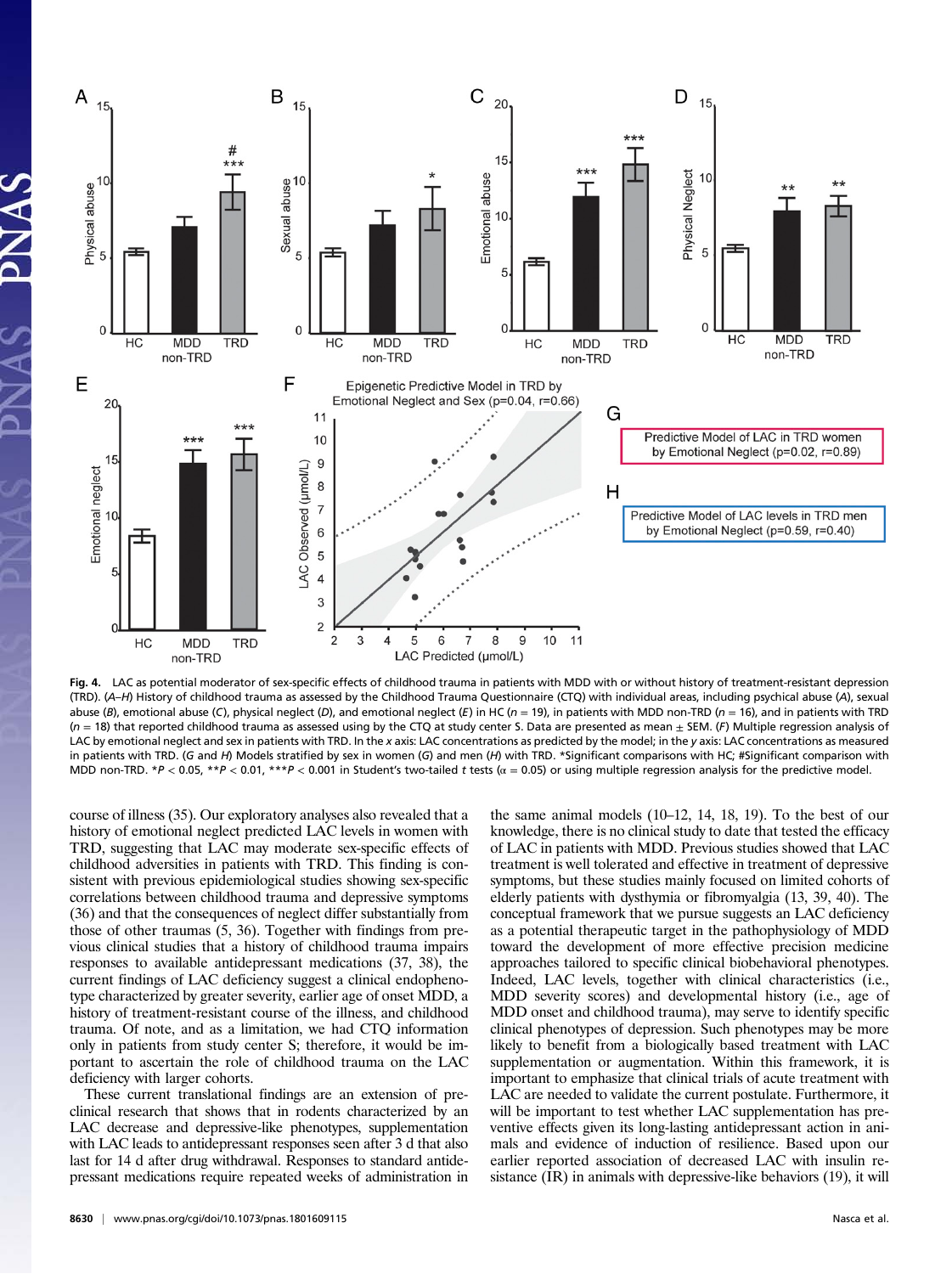**MEDICAL SCIENCES** 

also be important to investigate the association of LAC deficiency with insulin resistance.

In conclusion, the current findings of LAC deficiency in MDD suggest a possible endophenotype of depression, characterized by history of childhood trauma, greater depression severity, and earlier age at onset. Future prospective, placebo-controlled studies will be needed to address some of the limitations inherent in our cross-sectional cohorts. Further study with larger cohorts is also needed to better understand the role of LAC in clinically distinct populations of patients with depressive disorders.

#### Methods

The Rockefeller University Institutional Review Board and the respective Institutional Review Boards of the collaborating Institutions (Weill Cornell Medicine, Icahn School of Medicine at Mount Sinai, and Duke University) approved the current study in its entirety.

Participants. Following an initial phone screen, potential participants were evaluated in person to determine study eligibility. All participants determined to be eligible to join the study provided written informed consent before study enrollment. Study participants, ranging between 20 and 70 y old, were recruited at two independent sites, the Affective Disorders Research Program at Weill Cornell Medicine and the Mood and Anxiety Disorders Program at the Icahn School of Medicine at Mount Sinai. At both study sites, study clinicians or trained coordinators conducted the Structured Clinical Interview for DSM-IV (SCID) or Mini International Neuropsychiatric Interview (MINI) to confirm MDD diagnosis and rule out exclusionary comorbid conditions.

Inclusion and exclusion criteria were similar at both recruitment sites. Inclusion criteria included a primary diagnosis of MDD in a current major depressive episode. Inclusion criteria in the TRD group also included having at least moderate severity and a history of nonresponse to at least two therapeutic trials of an antidepressant according to the Antidepressant Treatment History Form (ATHF) or Antidepressant Treatment Record (ATR) during their lifetime. Exclusion criteria included a presence of neurologic or other physical illness, such as diabetes, alcohol or substance abuse in the last 6 mo, or an unstable medical illness. Current medication use was assessed at screening for all study participants. Participants were free of current substances of abuse as determined by a urine toxicology test at the time of screening. HC were free of lifetime psychiatric illness and significant medical conditions. Participants were free of active infections and systemic illness as confirmed by medical history at the time of study evaluation. Blood samples were obtained via antecubital venous collection using standard techniques and were drawn after a period of fasting (>6 h). Participants were asked not to exercise for >6 h before blood draw.

Clinical and Psychiatric Assessment. Clinical assessment consisted of a physical examination, including measures of height, weight, and body mass index (BMI). Other data collected included current medication use and history of failed antidepressant trials. Demographic information, including sex, was also recorded from the participants (SI Appendix[, Tables S1 and S2](http://www.pnas.org/lookup/suppl/doi:10.1073/pnas.1801609115/-/DCSupplemental)). The psychiatric examination at screening included SCID or MINI to confirm MDD diagnosis, and trained raters administered the structured depressionrating scales: 17-item Hamilton Depression-Rating Scale (HDRS-17) and the Montgomery–Asberg Depression Rating Scale (MADRS). Among participants, two were identified as having eating disorders and one as having Crohn's disease and, therefore, were excluded from the analyses. Cutoff scores of 19 and 34 were used to stratify for depression severity at the HDRS-17 and MADRS, respectively (33). As a result, among the 71 patients with MDD, 28 patients had moderate depression (HDRS-17 < 19, MADRS < 34) and 43 patients had severe depression at the time of study evaluation (HDRS-17  $\geq$  19, MADRS  $\geq$  34). With regard to medication use, 53 patients were free of antidepressant medications at the time of study participation and 18 patients were on psychotropic medications. A subgroup of 18 patients with MDD recruited at Icahn School of Medicine at Mount Sinai reported history of TRD defined by at least two failed antidepressant trials (41, 42). All participants (i.e., HC, MDD non-TRD, and TRD) at Icahn School of Medicine at Mount Sinai completed the Childhood Trauma Questionnaire (CTQ) (43) to assess for childhood traumatic experiences in five specific areas: physical, sexual, and emotional abuse and physical and emotional neglect. Some information about subjects from the Icahn School of Medicine at Mount Sinai included in the current study was previously reported (44).

LAC Measures by Ultraperformance Liquid Chromatography–Electrospray– Tandem Mass Spectrometry. LAC and free carnitine in plasma were analyzed using ultraperformance liquid chromatography–tandem mass spectrometry (UPLC-MS/MS) with electrospray ionization in positive ion mode on an Xevo-TQD or a TQD tandem mass spectrometer equipped with Acquity UPLC system (Waters Corp.). For the determination of free L-carnitine and LAC, plasma samples were spiked with  $[^{2}H_{3}]$ -free carnitine and acetyl- $[^{2}H_{3}]$ -carnitine internal standards. The total concentration of carnitine (sum of free and acylated carnitine) was determined in a second aliquot of each sample mixed with [<sup>2</sup>H<sub>3</sub>]-free carnitine internal standard. These second aliquots were subjected to base hydrolysis of the acylcarnitine species by incubation with 1 mol/L KOH at 65 °C for 15 min, followed by neutralization with 1 mol/L HCl. Protein was precipitated in all aliquots using 0.1% formic acid in acetonitrile and removed by centrifugation. The sample extracts were dried and reconstituted in 0.1% formic acid and 7.5 mmol/L ammonium formate in 18:82 (vol/vol) acetonitrile: deionized water. L-Carnitine and LAC were separated on an Acquity BEH HILIC, 2.1 mm  $\times$  100 mm, 1.7-µm column (Waters Corp.) with gradient elution using 0.1% formic acid and 7.5 mmol/L ammonium formate in acetonitrile:deionized water as the mobile phase and detected using selected reaction monitoring. The ratios of signal intensities for the transitions  $m/z$  162 > 103 (free carnitine) and 165  $>$  103 ([<sup>2</sup>H<sub>3</sub>]-carnitine) and *m/z* 204  $>$  85 (acetylcarnitine) and 207  $>$  85 (acetyl-[<sup>2</sup>H<sub>3</sub>]-carnitine) were converted to a concentration by means of a calibration curve. Materials: L-carnitine.HCl and LAC hydrochloride (Sigma Chemical Co.);  ${}^{2}H_{3}$ -L-carnitine.HCl and acetyl- ${}^{2}H_{3}$ -L-carnitine.HCl (Cambridge Isotope Laboratories, Inc.); all other reagents, solvents, and solvent additives were purchased from Sigma Chemical Co. or VWR. All groups were evenly divided between the experimental plates to account for any interplate variability.

LAC Measures by Stable Isotope Dilution Electrospray–Tandem Mass Spectrometry. Deuterated internal standards were obtained from Cambridge Isotope Laboratories, Inc. and from Sigma Chemical Co. Three Molars methanolic HCl was obtained from Sigma Chemical Co. General reagents and solvents were obtained from VWR. Plasma acetylcarnitine was analyzed as methyl ester by a semiquantitative method using stable isotope dilution electrospray–tandem mass spectrometry (ESI-MS/MS). Plasma was mixed in an internal standard mixture containing  $d_3$ -acetylcarnitine,  $d_3$ -propionylcarnitine,  $d_3$ -butylcarnitine,  $d_3$ -octanoylcarnitine, and  $d_3$ -palmitoylcarnitine. Protein was precipitated by the addition of methanol and removed by centrifugation. An aliquot of the supernatant liquid was dried under nitrogen and methylated by incubation with 3 M HCl in methanol at 50 °C for 15 min. The derivatized extract was dried under nitrogen, reconstituted in methanol:dH<sub>2</sub>O 85:15 (vol/vol), and analyzed directly by flow injection–MS/MS on a TQD tandem mass spectrometer coupled with an Acquity UPLC system (Waters Corporation). Acetylcarnitine was detected using a precursor ion scan of m/z 99, with a scan range of m/z 200–500. Concentrations were determined from the ratio of ion intensities of acetylcarnitine species to its specified deuterated internal standard, multiplied by the concentration of the standard. All groups were evenly divided between the experimental plates to account for any interplate variability.

Statistical Analysis. Statistical analyses were conducted using JMP Software from SAS (Statistical Analysis Systems Institute). Two-tailed t tests and  $\chi^2$ analyses were used to compare, respectively, continuous and categorical demographic and clinical characteristics between HC and MDD subjects. Between- and within-group differences in patient plasma LAC and freecarnitine concentrations were compared using  $t$  tests. Within-group Pearson correlations were conducted to examine the relationship between LAC concentrations and depression severity or age of onset. Multiple regression analysis was used to control for other clinical characteristics. A one-way ANOVA followed by post hoc Student's t tests was used to examine LAC levels upon use of psychotropic medications as well as across HC and subjects with MDD with or without history of TRD. Predictive models were inferred using multiple regression analysis to assess the ability of LAC and CTQ areas to predict the dependent variables, HDRS-17 scores, and LAC concentrations, respectively. Significance was set at 0.05, and data are presented as mean  $\pm$ SD, unless otherwise specified.

ACKNOWLEDGMENTS. This work was supported by a grant from the Robertson Foundation (to C.N.) and, partly, by a grant from the Hope for Depression Research Foundation (HDRF) (to B.S.M.). This work was also funded in part by the Pritzker Neuropsychiatric Disorders Research Consortium, which is supported by the Pritzker Neuropsychiatric Disorders Research Fund L.L.C. A shared intellectual property agreement exists between this philanthropic fund and the University of Michigan, Stanford University, the Weill Medical College of Cornell University, the University of California at Irvine, and the Hudson Alpha Institute for Biotechnology to encourage the development of appropriate findings for research and clinical applications.